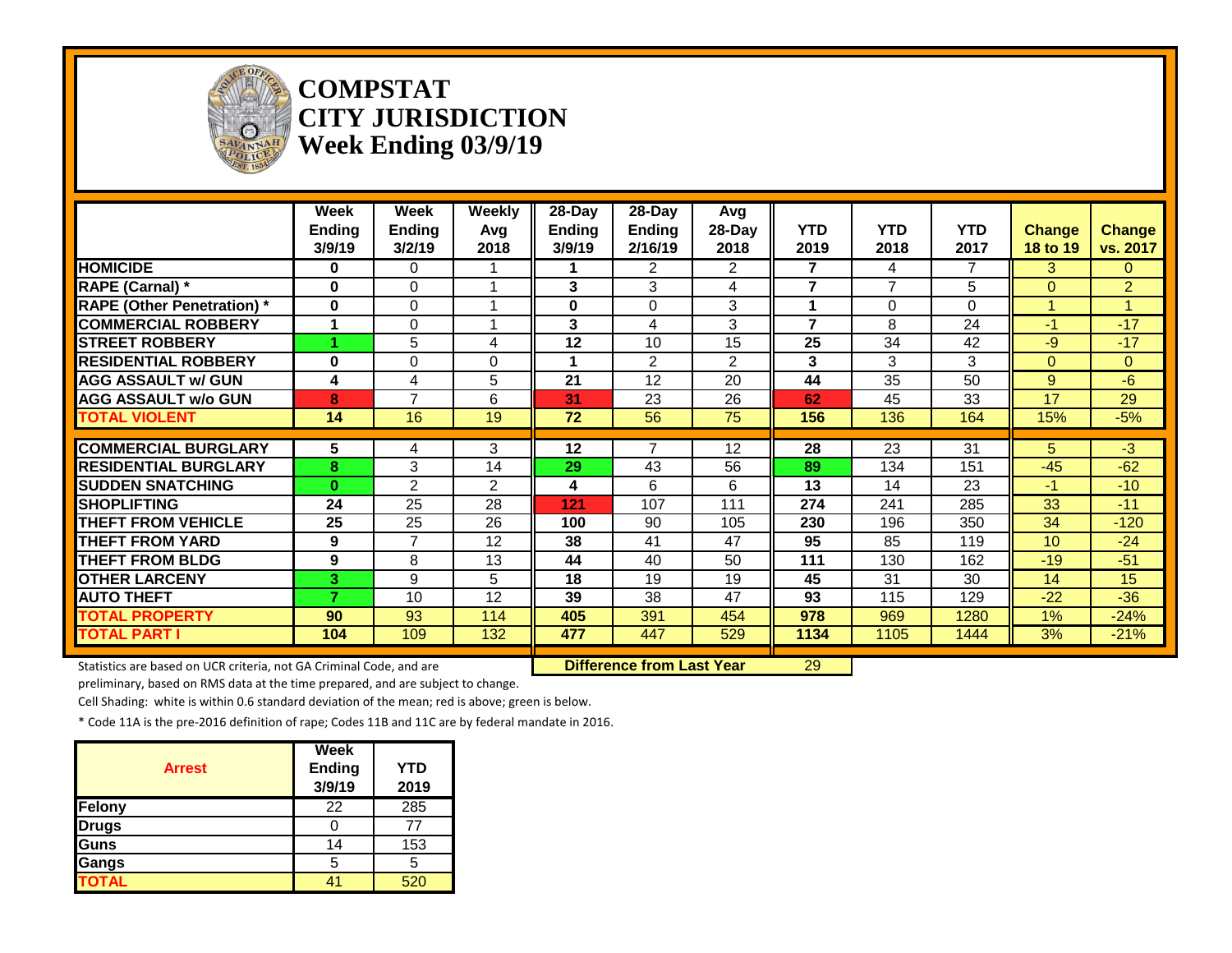

### **COMPSTAT PRECINCT COMMANDER: NORTH PRECINCT** CAPT. CARY HILL **Week Ending 03/9/19**



|                                   | Week<br><b>Ending</b><br>3/9/19 | Week<br><b>Ending</b><br>3/2/19 | <b>Weekly</b><br>Avg<br>2018 | 28-Day<br><b>Ending</b><br>3/9/19 | 28-Day<br>Ending<br>2/16/19 | Avg<br>28-Day<br>2018 | <b>YTD</b><br>2019 | <b>YTD</b><br>2018 | <b>YTD</b><br>2017 | <b>Change</b><br>18 to 19 | <b>Change</b><br>vs. 2017 |
|-----------------------------------|---------------------------------|---------------------------------|------------------------------|-----------------------------------|-----------------------------|-----------------------|--------------------|--------------------|--------------------|---------------------------|---------------------------|
| <b>HOMICIDE</b>                   | 0                               | 0                               | $\Omega$                     | 0                                 | $\Omega$                    | 0                     | 1                  |                    | 3                  | $\Omega$                  | $-2$                      |
| <b>RAPE (Carnal)</b> *            | $\bf{0}$                        | $\Omega$                        | $\Omega$                     | 1                                 | 1                           |                       | $\mathbf{2}$       | 1                  | 2                  | 4                         | $\Omega$                  |
| <b>RAPE (Other Penetration)</b> * | $\bf{0}$                        | $\Omega$                        | $\Omega$                     | 0                                 | $\Omega$                    | 0                     | $\bf{0}$           | 0                  | $\Omega$           | $\Omega$                  | $\overline{0}$            |
| <b>COMMERCIAL ROBBERY</b>         | $\bf{0}$                        | $\Omega$                        | $\Omega$                     | 0                                 | 1                           | 0                     | 1                  | $\overline{2}$     | $\overline{2}$     | $-1$                      | $-1$                      |
| <b>STREET ROBBERY</b>             | $\bf{0}$                        | $\overline{2}$                  | 1                            | 3                                 | 1                           | 5                     | 5                  | 19                 | 20                 | $-14$                     | $-15$                     |
| <b>RESIDENTIAL ROBBERY</b>        | $\mathbf{0}$                    | 0                               | $\Omega$                     | 0                                 | $\Omega$                    | 0                     | 0                  | 1                  | $\Omega$           | $-1$                      | $\overline{0}$            |
| <b>AGG ASSAULT w/ GUN</b>         | $\overline{2}$                  | 0                               | 1                            | 4                                 | $\overline{2}$              | 5                     | $\overline{7}$     | 8                  | 16                 | $-1$                      | $-9$                      |
| <b>AGG ASSAULT w/o GUN</b>        |                                 | 4                               | $\overline{2}$               | 9                                 | 8                           | 8                     | 19                 | 16                 | 11                 | 3                         | 8                         |
| <b>TOTAL VIOLENT</b>              | $\mathbf{3}$                    | $6\phantom{1}$                  | 5                            | 17                                | 13                          | 20                    | 35                 | 48                 | 54                 | $-27%$                    | $-35%$                    |
|                                   |                                 |                                 |                              |                                   |                             |                       |                    |                    |                    |                           |                           |
| <b>COMMERCIAL BURGLARY</b>        |                                 | 0                               |                              |                                   | 3                           | 3                     | 8                  | 3                  | 10                 | 5.                        | $-2$                      |
| <b>RESIDENTIAL BURGLARY</b>       | $\bf{0}$                        | 0                               |                              |                                   | 5                           | 6                     | 10                 | 18                 | 12                 | $-8$                      | $-2$                      |
| <b>SUDDEN SNATCHING</b>           | $\bf{0}$                        | $\overline{A}$                  |                              |                                   | $\overline{\mathbf{A}}$     | $\overline{2}$        | 4                  | 5                  | 14                 | $-1$                      | $-10$                     |
| <b>SHOPLIFTING</b>                |                                 | $\overline{2}$                  | 4                            | 11                                | 17                          | 18                    | 34                 | 57                 | 39                 | $-23$                     | $-5$                      |
| <b>THEFT FROM VEHICLE</b>         | 5                               | 5                               | 6                            | 20                                | 22                          | 23                    | 48                 | 36                 | 101                | 12                        | $-53$                     |
| <b>THEFT FROM YARD</b>            | 3                               | $\overline{2}$                  | 3                            | 12                                | 12                          | 13                    | 30                 | 25                 | 46                 | 5.                        | $-16$                     |
| <b>THEFT FROM BLDG</b>            | $\mathbf{2}$                    | 3                               | 3                            | 12                                | 9                           | 14                    | 26                 | 42                 | 57                 | $-16$                     | $-31$                     |
| <b>OTHER LARCENY</b>              | $\bf{0}$                        | $\overline{A}$                  | $\overline{A}$               | 4                                 | 4                           | 6                     | 11                 | $\overline{7}$     | 4                  | $\overline{4}$            | $\overline{7}$            |
| <b>AUTO THEFT</b>                 | $\bf{0}$                        | $\Omega$                        | 3                            | 4                                 | $\overline{7}$              | 10                    | 12                 | 12                 | 37                 | $\overline{0}$            | $-25$                     |
| <b>TOTAL PROPERTY</b>             | 12                              | 14                              | 23                           | 66                                | 80                          | 94                    | 183                | 205                | 320                | $-11%$                    | $-43%$                    |
| <b>TOTAL PART I</b>               | 15                              | 20                              | 28                           | 83                                | 93                          | 114                   | 218                | 253                | 374                | $-14%$                    | $-42%$                    |

Statistics are based on UCR criteria, not GA Criminal Code, and are **Difference from Last Year** -35

preliminary, based on RMS data at the time prepared, and are subject to change.

Cell Shading: white is within 0.6 standard deviation of the mean; red is above; green is below.

| <b>Arrests</b> | Week<br>Ending<br>3/9/19 | <b>YTD</b><br>2019 |
|----------------|--------------------------|--------------------|
| Felony         |                          | 72                 |
| Guns           |                          | 46                 |
| <b>Drugs</b>   |                          | 13                 |
| Gangs          |                          |                    |
| <b>TOTAL</b>   |                          | 132                |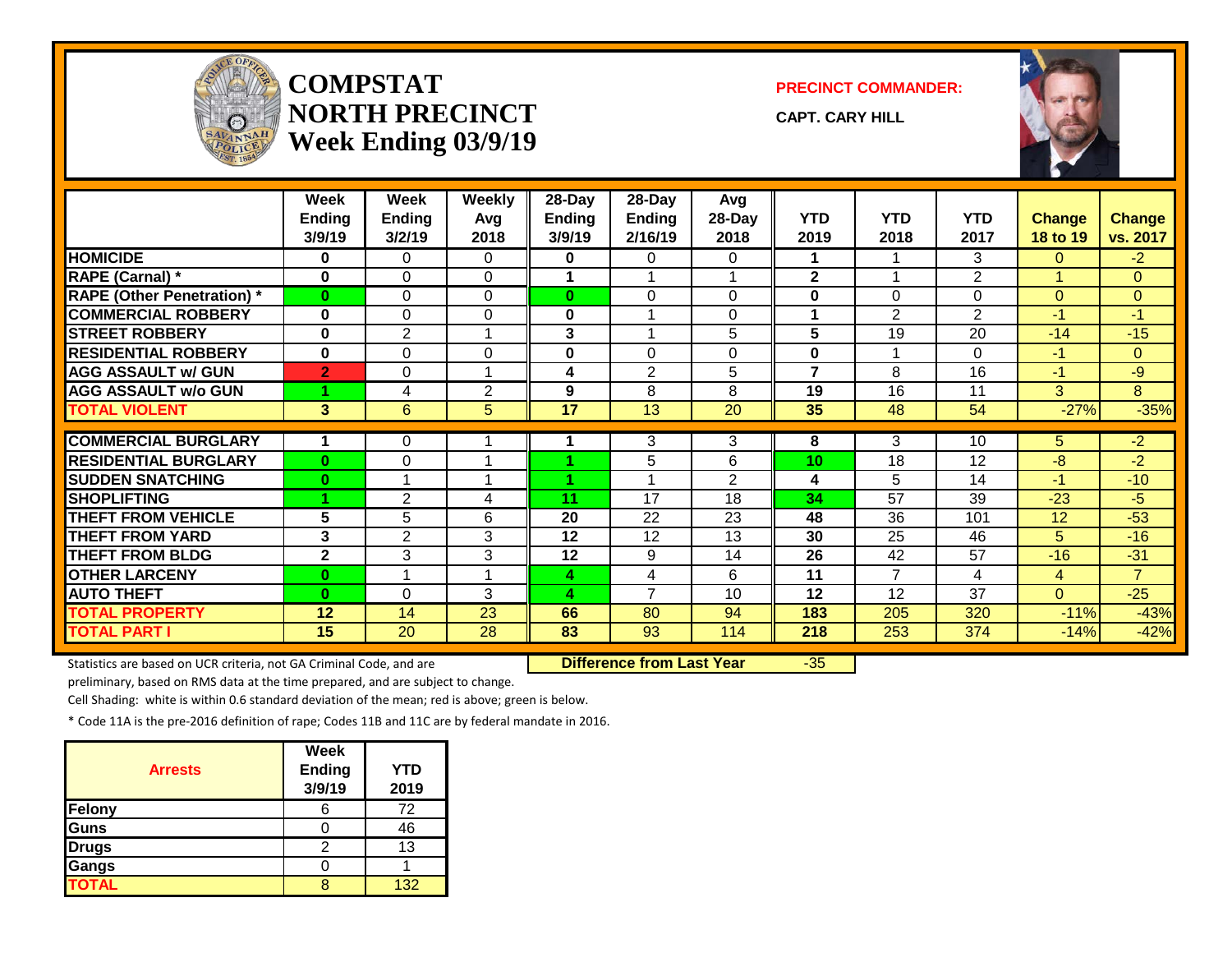

# **COMPSTAT PRECINCT COMMANDER: CENTRAL PRECINCT** CAPT. BEN HERRON **Week Ending 03/9/19**



|                                   | Week          | Week           | <b>Weekly</b>  | 28-Day                  | $28$ -Day      | Avg            |                |                |                    |                |                |
|-----------------------------------|---------------|----------------|----------------|-------------------------|----------------|----------------|----------------|----------------|--------------------|----------------|----------------|
|                                   | <b>Ending</b> | <b>Ending</b>  | Avg            | <b>Ending</b>           | <b>Ending</b>  | 28-Day<br>2018 | <b>YTD</b>     | <b>YTD</b>     | <b>YTD</b><br>2017 | <b>Change</b>  | <b>Change</b>  |
|                                   | 3/9/19        | 3/2/19         | 2018           | 3/9/19                  | 2/16/19        |                | 2019           | 2018           |                    | 18 to 19       | vs. 2017       |
| <b>HOMICIDE</b>                   | $\bf{0}$      | 0              | $\Omega$       | 0                       | $\Omega$       |                |                | $\Omega$       | $\Omega$           |                |                |
| <b>RAPE (Carnal)</b> *            | 0             | 0              | $\Omega$       | 1                       | 4              |                | $\mathbf 2$    | $\overline{2}$ | $\overline{2}$     | $\mathbf{0}$   | $\overline{0}$ |
| <b>RAPE (Other Penetration)</b> * | $\mathbf 0$   | 0              | $\Omega$       | $\overline{\mathbf{0}}$ | 0              |                | -1             | $\Omega$       | 0                  |                | 1              |
| <b>COMMERCIAL ROBBERY</b>         | $\mathbf 0$   | 0              | $\mathbf{0}$   | 0                       | 1              |                | -1             | $\Omega$       | 5                  | $\overline{A}$ | -4             |
| <b>STREET ROBBERY</b>             | $\bf{0}$      |                | 1              | $\overline{2}$          | $\overline{2}$ | 5              | 6              | 9              | 8                  | $-3$           | $-2$           |
| <b>RESIDENTIAL ROBBERY</b>        | $\bf{0}$      | 0              | $\Omega$       | 1                       | $\overline{0}$ |                | 1              |                |                    | $\Omega$       | $\overline{0}$ |
| <b>AGG ASSAULT w/ GUN</b>         | $\mathbf{2}$  | $\overline{2}$ | $\overline{2}$ | 9                       | 4              | $\overline{ }$ | 18             | 9              | 12                 | 9              | $6\phantom{1}$ |
| <b>AGG ASSAULT w/o GUN</b>        | 4             | 0              | $\overline{2}$ | 10                      | 8              | $\overline{7}$ | 20             | 11             | 10                 | 9              | 10             |
| <b>TOTAL VIOLENT</b>              | 6             | 3              | 5              | 23                      | 16             | 22             | 50             | 32             | 38                 | 56%            | 32%            |
|                                   |               |                |                |                         |                |                |                |                |                    |                |                |
| <b>COMMERCIAL BURGLARY</b>        | 4             |                |                | 6                       |                | 3              | $\overline{7}$ | 10             | 9                  | $-3$           | $-2$           |
| <b>RESIDENTIAL BURGLARY</b>       | 5             |                | 4              | 10                      | 15             | 15             | 29             | 29             | 45                 | $\Omega$       | $-16$          |
| <b>SUDDEN SNATCHING</b>           | 0             | 0              | $\Omega$       | $\bf{0}$                |                |                | $\overline{2}$ | $\overline{2}$ | 4                  | $\Omega$       | $-2$           |
| <b>SHOPLIFTING</b>                | 5             | $\overline{7}$ | 4              | 27                      | 12             | 17             | 45             | 25             | 49                 | 20             | -4             |
| <b>THEFT FROM VEHICLE</b>         | 8             | 5              | $\overline{7}$ | 19                      | 16             | 26             | 39             | 57             | 89                 | $-18$          | $-50$          |
| <b>THEFT FROM YARD</b>            | 3             | 4              | 4              | 14                      | 10             | 16             | 31             | 28             | 40                 | 3 <sup>1</sup> | $-9$           |
| <b>THEFT FROM BLDG</b>            | 4             | $\overline{2}$ | 3              | 11                      | 5              | 13             | 25             | 34             | 30                 | $-9$           | -5             |
| <b>OTHER LARCENY</b>              |               | 6              | 1              | 7                       | 5              | 5              | 16             | 3              | $\overline{7}$     | 13             | 9              |
| <b>AUTO THEFT</b>                 | 5             | 4              | 4              | 13                      | 11             | 14             | 28             | 37             | 34                 | $-9$           | $-6$           |
| <b>TOTAL PROPERTY</b>             | 35            | 30             | 27             | 107                     | 76             | 109            | 222            | 225            | 307                | $-1%$          | $-28%$         |
| <b>TOTAL PART I</b>               | 41            | 33             | 33             | 130                     | 92             | 131            | 272            | 257            | 345                | 6%             | $-21%$         |

Statistics are based on UCR criteria, not GA Criminal Code, and are **Difference from Last Year** 15

preliminary, based on RMS data at the time prepared, and are subject to change.

Cell Shading: white is within 0.6 standard deviation of the mean; red is above; green is below.

| <b>Arrests</b> | Week<br><b>Ending</b><br>3/9/19 | <b>YTD</b><br>2019 |
|----------------|---------------------------------|--------------------|
| Felony         | h                               | 85                 |
| Drugs          |                                 |                    |
| Guns           | 3                               | 51                 |
| Gangs          |                                 |                    |
| <b>TOTAL</b>   |                                 | 14በ                |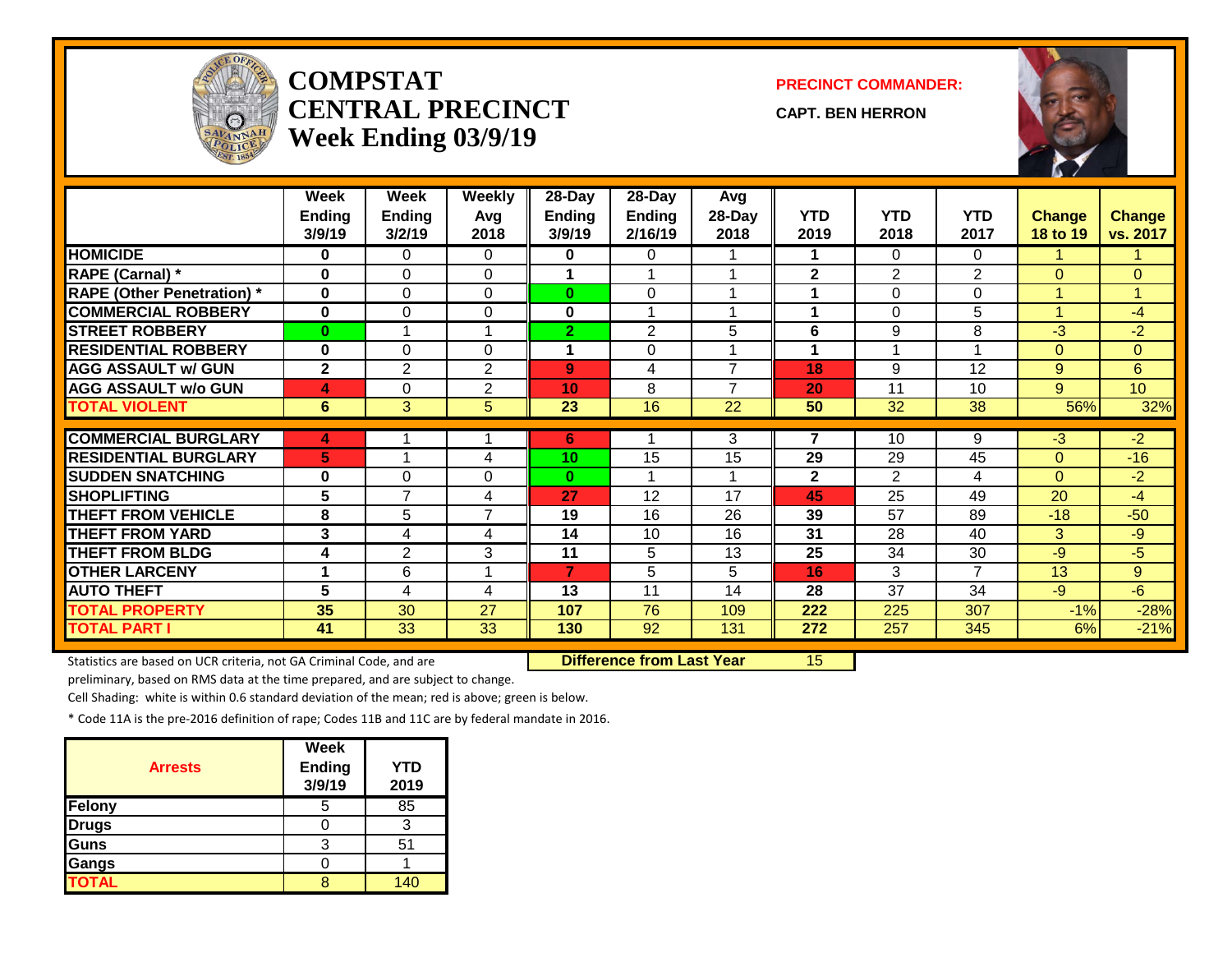

# **COMPSTAT PRECINCT COMMANDER: SOUTH PRECINCT** CAPT. MICHELLE HALFORD **Week Ending 03/9/19**



|                                   | Week          | Week           | Weekly         | 28-Day          | 28-Day         | Avg            |                |                 |                 |                 |                |
|-----------------------------------|---------------|----------------|----------------|-----------------|----------------|----------------|----------------|-----------------|-----------------|-----------------|----------------|
|                                   | <b>Ending</b> | Ending         | Avg            | <b>Ending</b>   | <b>Ending</b>  | 28-Day         | <b>YTD</b>     | <b>YTD</b>      | <b>YTD</b>      | <b>Change</b>   | Change         |
|                                   | 3/9/19        | 3/2/19         | 2018           | 3/9/19          | 2/16/19        | 2018           | 2019           | 2018            | 2017            | <b>18 to 19</b> | vs. 2017       |
| <b>HOMICIDE</b>                   | 0             | 0              | 0              |                 |                | 0              | 4              | 0               |                 | 4               | 3              |
| <b>RAPE (Carnal)</b> *            | $\bf{0}$      | 0              | $\Omega$       | $\bf{0}$        |                |                |                | 3               |                 | $-2$            | $\overline{0}$ |
| <b>RAPE (Other Penetration)</b> * | $\bf{0}$      | 0              | $\Omega$       | $\bf{0}$        | $\Omega$       |                | 0              | $\Omega$        | $\Omega$        | $\Omega$        | $\Omega$       |
| <b>COMMERCIAL ROBBERY</b>         | 1             | 0              | $\Omega$       | $\mathbf 2$     |                |                | 3              | 4               | 9               | $-1$            | -6             |
| <b>STREET ROBBERY</b>             | 0             | $\overline{2}$ | 1              | 4               | 4              | 3              | 8              | 4               | 5               | 4               | 3              |
| <b>RESIDENTIAL ROBBERY</b>        | 0             | 0              | $\Omega$       | $\bf{0}$        | $\Omega$       |                | 0              | $\overline{A}$  | $\Omega$        | $-1$            | $\overline{0}$ |
| <b>AGG ASSAULT w/ GUN</b>         | 0             | 4              | 1              | 4               | 2              | $\overline{2}$ | 8              | $\overline{2}$  | 6               | 6               | $\overline{2}$ |
| <b>AGG ASSAULT w/o GUN</b>        | $\bf{0}$      | 0              | 1              | 2               | $\overline{2}$ | 4              | $\overline{7}$ | 8               | $\overline{2}$  | $-1$            | 5              |
| <b>TOTAL VIOLENT</b>              | $\mathbf{1}$  | 3              | 3              | $\overline{13}$ | 11             | 14             | 31             | $\overline{22}$ | $\overline{24}$ | 41%             | 29%            |
|                                   |               |                |                |                 |                |                |                |                 |                 |                 |                |
| <b>COMMERCIAL BURGLARY</b>        | 0             | $\overline{2}$ |                | 4               | 2              | 5.             | 10             | 6               | 10              | 4               | $\Omega$       |
| <b>RESIDENTIAL BURGLARY</b>       | $\bf{0}$      | 0              | 4              | $\bf{0}$        | 6              | 15             | $\overline{z}$ | 40              | 34              | $-33$           | $-27$          |
| <b>SUDDEN SNATCHING</b>           | 0             |                | $\Omega$       | $\mathbf{2}$    | $\overline{2}$ |                | 4              | 3               |                 | 1               | 3              |
| <b>SHOPLIFTING</b>                | 9             | 13             | 13             | $\overline{55}$ | 66             | 53             | 150            | 107             | 141             | 43              | 9              |
| <b>THEFT FROM VEHICLE</b>         | 4             | 10             | $\overline{7}$ | 28              | 29             | 28             | 65             | 57              | 78              | 8               | $-13$          |
| <b>THEFT FROM YARD</b>            | 1             | 0              | $\overline{2}$ | 3               | 8              | 8              | 14             | 14              | 21              | $\Omega$        | $-7$           |
| <b>THEFT FROM BLDG</b>            | $\mathbf{2}$  | $\overline{2}$ | 3              | 13              | 15             | 12             | 34             | 22              | 48              | 12              | $-14$          |
| <b>OTHER LARCENY</b>              | 1             | 1              | 1              | 4               | 2              | $\overline{2}$ | $\overline{7}$ | 7               | 10              | $\Omega$        | $-3$           |
| <b>AUTO THEFT</b>                 | $\mathbf{2}$  | 3              | 3              | 13              | 9              | 11             | 24             | 31              | 24              | $-7$            | $\overline{0}$ |
| <b>TOTAL PROPERTY</b>             | 19            | 32             | 34             | 122             | 139            | 136            | 315            | 287             | 367             | 10%             | $-14%$         |
| <b>TOTAL PART I</b>               | 20            | 35             | 37             | 135             | 150            | 150            | 346            | 309             | 391             | 12%             | $-12%$         |

Statistics are based on UCR criteria, not GA Criminal Code, and are **Difference from Last Year** 37

preliminary, based on RMS data at the time prepared, and are subject to change.

Cell Shading: white is within 0.6 standard deviation of the mean; red is above; green is below.

|                | Week   |            |
|----------------|--------|------------|
| <b>Arrests</b> | Ending | <b>YTD</b> |
|                | 3/9/19 | 2019       |
| Felony         |        | 37         |
| <b>Drugs</b>   |        | 5          |
| <b>Gungs</b>   |        | 21         |
| Gangs          |        | 3          |
| <b>TOTAL</b>   |        | ิลค        |